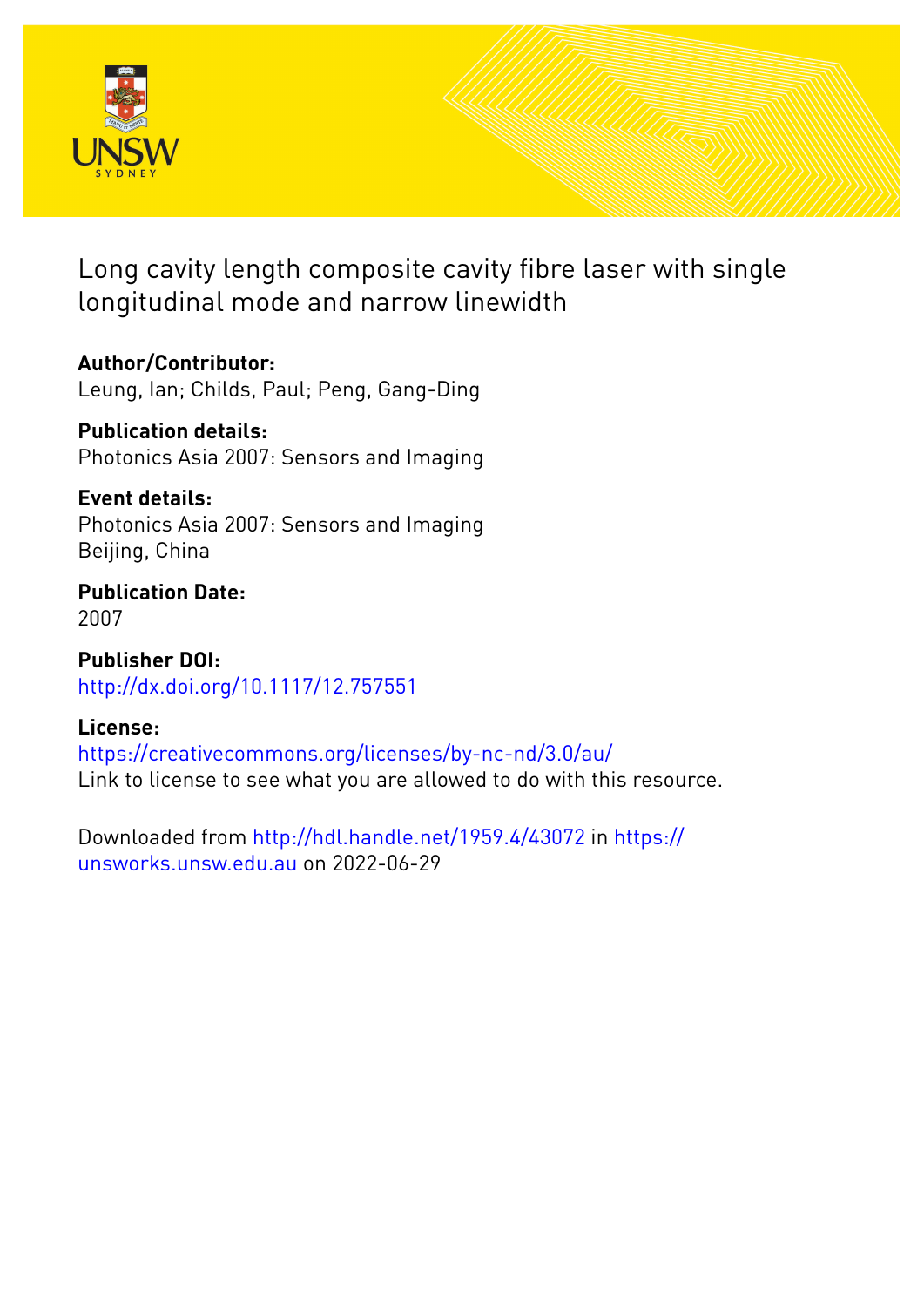## Long Cavity Length Composite Cavity Fibre Laser with Single Longitudinal Mode and Narrow Linewidth

## **Ian Leung, Paul A. Childs and Gang-Ding Peng\***

School of Electrical Engineering and Telecommunications, University of New South Wales, Sydney, NSW 2052, Australia \* \*Corresponding author. E-mail:  $g$ .peng@unsw.edu.au; Ph: +61-2-93854014

## **ABSTRACT**

The composite cavity fibre laser (CCFL) is demonstrated for its capability in maintaining single longitudinal mode operation, whilst having longer cavity length than typical distributed Bragg reflector or distributed feedback fibre lasers, and hence also higher output power. These two attributes should enable the CCFL to be useful in sensing applications. A long cavity length CCFL can be fabricated simply by writing three spectrally matched Bragg gratings directly into a continuous length of doped fibre. This is analogous to the use of feedback cavities in semiconductor laser designs to maintain single longitudinal mode. Results from in-house fabrications show that long cavity length CCFLs can be fabricated to have single longitudinal mode and narrow linewidth characteristics similar to that of a distributed feedback fibre laser, and also significantly higher output power.

**KEYWORDS:** Fibre laser, Long cavity fibre laser, Single longitudinal mode, Fibre sensing.

### **1. INTRODUCTION**

Interferometric-based high performance sensing systems which make use of fibre laser sensor heads had been reported for some time [1]. The sensitivity of these systems requires the fibre laser(s) to have single longitudinal mode and narrow linewidth, so that unbalanced interferometers with long delay lengths can be applied to amplify the phase difference. In order to facilitate for the needs of single longitudinal mode and narrow linewidth, typical fibre laser designs have restricted cavity length. As such, little development was reported of long cavity length fibre lasers.

Conventional distributed Bragg reflector (DBR) fibre lasers have cavity length in the order of a few centimeters, so that the combination of its Fabry Perot resonance and the spectral width of the fibre Bragg gratings (FBGs) may impose single longitudinal mode operation. As for distributed feedback (DFB) fibre lasers, although they are inherently single moded, their 'effective' lasing cavity is localized around the phase shift, and is inversely proportional to the coupling efficiency of the grating  $[2]$ . A typical coupling coefficient of  $150m^{-1}$  results in an effective cavity that is less than 1cm. The effective cavity length may be increased by applying a step-apodized profile [3] to increase output power, but doing so also increases the complexity of the fabrication procedure.



Figure 1. a) Novel composite cavity fibre laser with active internal feedback;

b) Traditional semiconductor external cavity laser.

The composite cavity fibre laser (CCFL) design can be applied to realize long cavity length fibre laser which has single longitudinal mode. The CCFL is essentially three wavelength matched FBGs written in a long length of active fibre [4], as shown in Figure 1a. The CCFL takes after a similar approach as the semiconductor external cavity laser, which was effective in significantly reducing the number of output modes. However, the CCFL is distinct in two key aspects: firstly, both cavities of the CCFL allow for optical gain (i.e. internal feedback); secondly, the middle reflector of the CCFL is

> Advanced Sensor Systems and Applications III, edited by Yun-Jiang Rao, Yanbiao Liao, Gang-Ding Peng, Proc. of SPIE Vol. 6830, 68301V, (2007) 0277-786X/07/\$18 · doi: 10.1117/12.757551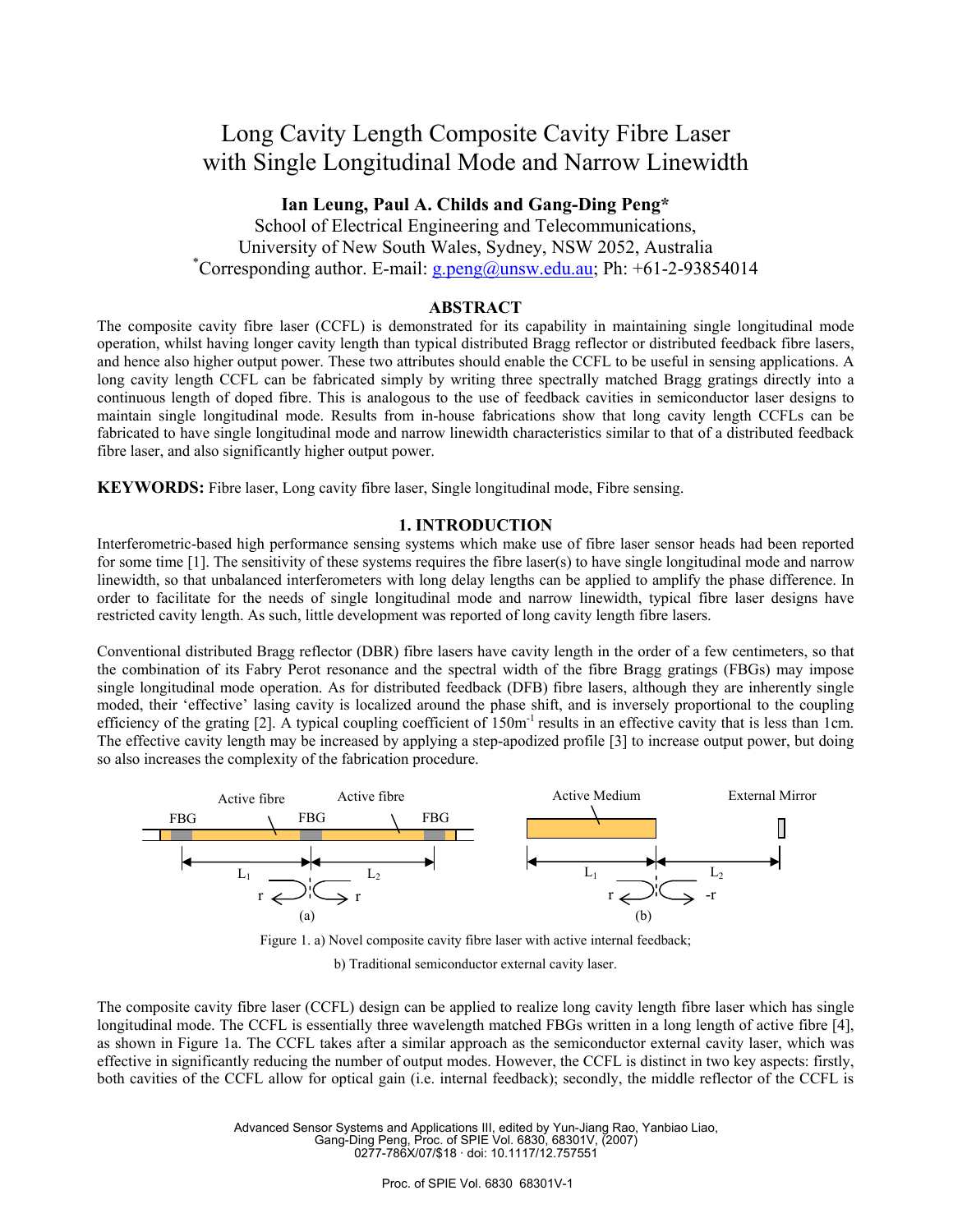symmetric. Based on these two key differences, the CCFL is distinguishable from other multi-cavity semiconductor or fibre laser designs (such as external cavity, coupled cavity, self injection etc).

A reported case that was most similar to the CCFL is that of a totally integrated coupled-cavity fibre laser [5], where a 1cm section of heavily doped Erbium doped fibre (EDF) was spliced between two of the three FBGs (optical gain in one cavity only). This design demonstrated robust single-frequency operation with reduced linewidth. Other researchers utilized external feedback via FBG to produce self injection fibre lasers, which demonstrated highly stable single mode and single polarization operations [6-8].

By applying unequal sub-cavity lengths, the CCFL is expected to exhibit asymmetric power characteristics. Since the gain of the cavity is related to the length of the cavity, higher intensity should be observed in the direction that houses the longer cavity, when the laser is operating past threshold. As such, the CCFL can also be fabricated as bi-directional lasers (sub-cavities with same length) or uni-directional lasers (significantly disproportioned sub-cavity lengths).

We present results of a 2cm/8cm CCFL with total cavity length of 10cm, which was fabricated in-house by the scanning UV side exposure technique [9]. This CCFL demonstrated single longitudinal mode property similar to that of a DFB fibre laser, with approximately 15kHz linewidth. This CCFL was also found to have asymmetric output intensity, the higher of which is significantly stronger than that of the DFB fibre laser. Having single mode operation with increased cavity length over typical fibre lasers, such CCFLs could have desirable coherence characteristics and higher output power as well as longer gauge length, making them attractive for fibre sensor applications.

### **2. CCFL FABRICATION**

Figure 2 illustrates the 2cm/8cm CCFL design, whose results are shown throughout this article. All three FBGs are 6mm in length, and the structure is centered in a 12cm length EDF. The EDF used had 33.4 dB/m peak absorption at 1530nm, and 13.2 dB/km background loss at 1200nm. No apodisation was applied when writing the gratings. Using a tunable scanning laser, the transmission loss spectrums of the CCFL during various stages of fabrication were monitored, and are shown in Figure 3.

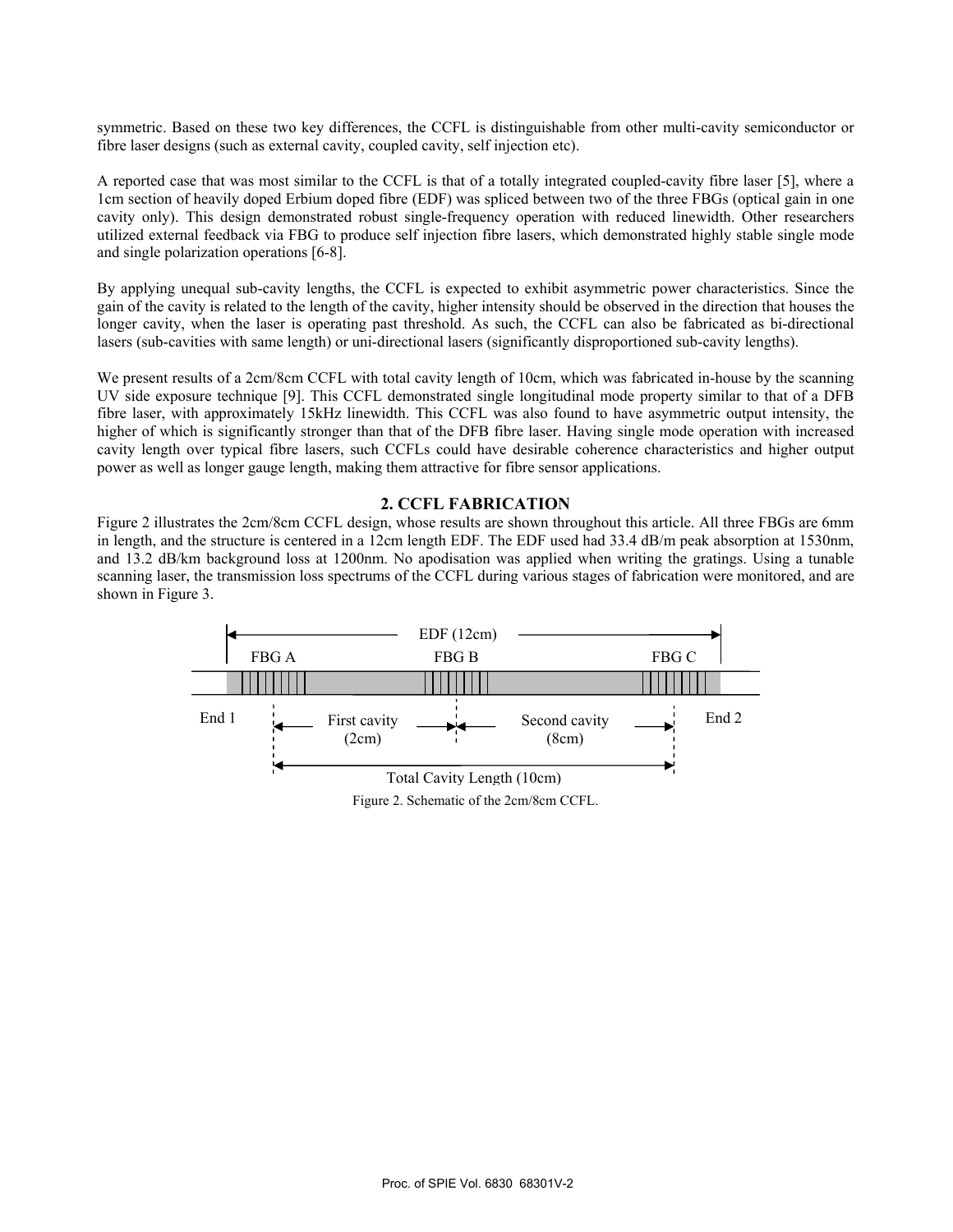

Figure 3. Transmission spectrums of a 2cm/8cm CCFL obtained with a tunable laser, at various stages of fabrication.

Prior to grating writing, approximately -5dB insertion loss was measurable, which can be attributed mostly to the absorption of the EDF. After FBG A was written, a typically smooth and symmetric loss profile can be observed with 3dB width of 0.15nm, and provided -10dB loss at the Bragg wavelength. It is not possible to monitor FBG B and C individually, but due to the high repeatability of the writing system, similar attributes (such as reflectivity, spectral width and location) are expected.

After FBG B was written, fine and mostly symmetric modal details in the order of the free spectral range of a 2cm Fabry Perot cavity can be observed. When all three FBG's were written, the modal structure had became even more complicated due to the establishment of the 8cm cavity. The approximately 0.3nm shift in the structure's wavelength is caused by the relaxation of the pre-strain applied during the writing process (in order to span the EDF horizontally). As the spectral width of the CCFL structure remains similar, it can be assumed with confidence that the Bragg wavelengths of all three FBGs are matching.

## **3. EXPERIMENT SETUP**

The connections and equipment used to test the CCFL are shown in Figure 4. A 980nm laser diode is used to pump the CCFL via a wavelength division multiplexer (WDM). The 2cm/8cm CCFL is spliced to the downlead fibre with the 8cm cavity towards the WDM, and the other end is index matched with paraffin oil to eliminate undesired reflections. The WDM directs the returning 1535nm CCFL emission through an isolator for three different type of measurements.

An optical spectrum analyzer (OSA) is used to measure the output intensity for the four pump-output arrangements listed in Table 1.  $P_{11}$  and  $P_{22}$  are measured in reflection with respect to pump power, whilst  $P_{21}$  and  $P_{12}$  are measured in transmission. The difference in loss between the reflecting and transmitting paths (due to wavelength division multiplexer and isolator) are accounted for in the results.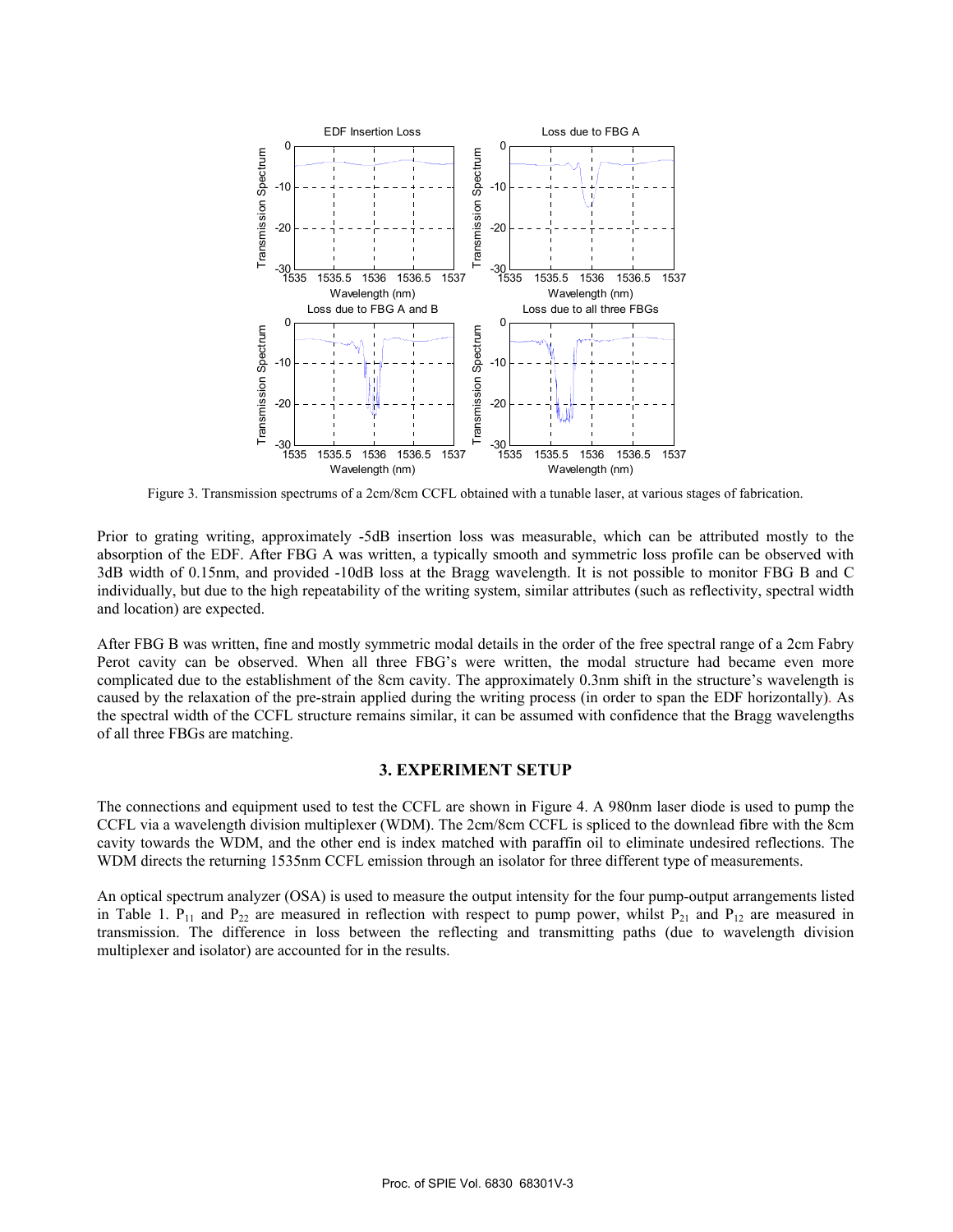

Figure 4. Schematic of testing system.

| Table 1. Four output power ratios. |  |  |  |  |
|------------------------------------|--|--|--|--|
|------------------------------------|--|--|--|--|

| $P_{\perp}$ | Output power measured from End 1 when pumped via End 1  |
|-------------|---------------------------------------------------------|
| $P_{21}$    | Output power measured from End 2 when pumped via End 1  |
| $P_{12}$    | Output power measured from End 1 when pumped via End 2. |
| $P_{22}$    | Output power measured from End 2 when pumped via End 2. |

Since the OSA is regarded to have insufficient resolution for discerning single or multiple longitudinal mode(s), a Fabry Perot tunable filter (FPTF) with adequate resolution is used for the mode shape measurements. The benefit of high resolution by using a FPTF comes at the expense of wavelength ambiguity, as its voltage-to-wavelength response is prone to temperature drift and warm-up creep. A *MICRON OPTICS Fiber Fabry Perot Tunable Filter*, which has approximately 1.75GHz (~14pm) spectral width, is used for high resolution mode shape measurements.

An unbalanced Mach Zehnder interferometer (MZI) is used for linewidth measurements by the delayed-self homodyne technique [10]. A 50km delay fibre was used to ensure incoherent mixing. The interference signal is detected with a PIN diode detector, whose output is digitized at 500kHz. Fourier transform is performed on the digitized time signal, and the CCFL's FWHM linewidth can then be determined by analysing the -3dB frequency point.

## **4. RESULTS**

#### **4.1 Single Longitudinal Mode**

Figure 5 shows the lasing spectrum of the 2cm/8cm CCFL that was recorded using an optical spectrum analyser (OSA). Figure 6 shows the mode shapes of the 2cm/8cm CCFL and a π-phase shifted DFB fibre laser (fabricated using 6cm of the same type of EDF). The comparison shows that the 2cm/8cm CCFL, with much longer cavity length, has single longitudinal mode output similar to the DFB fibre laser.

Also noticeable is that the peak intensity of the 2cm/8cm CCFL was 6dB higher than the DFB fibre laser. This difference in output intensity is attributed to the difference in effective cavity length, which enables the CCFL to utilize more of the pump power. In this context, long cavity length CCFLs may be considered to be more efficient in general than DBR or DFB fibre lasers with shorter cavity lengths.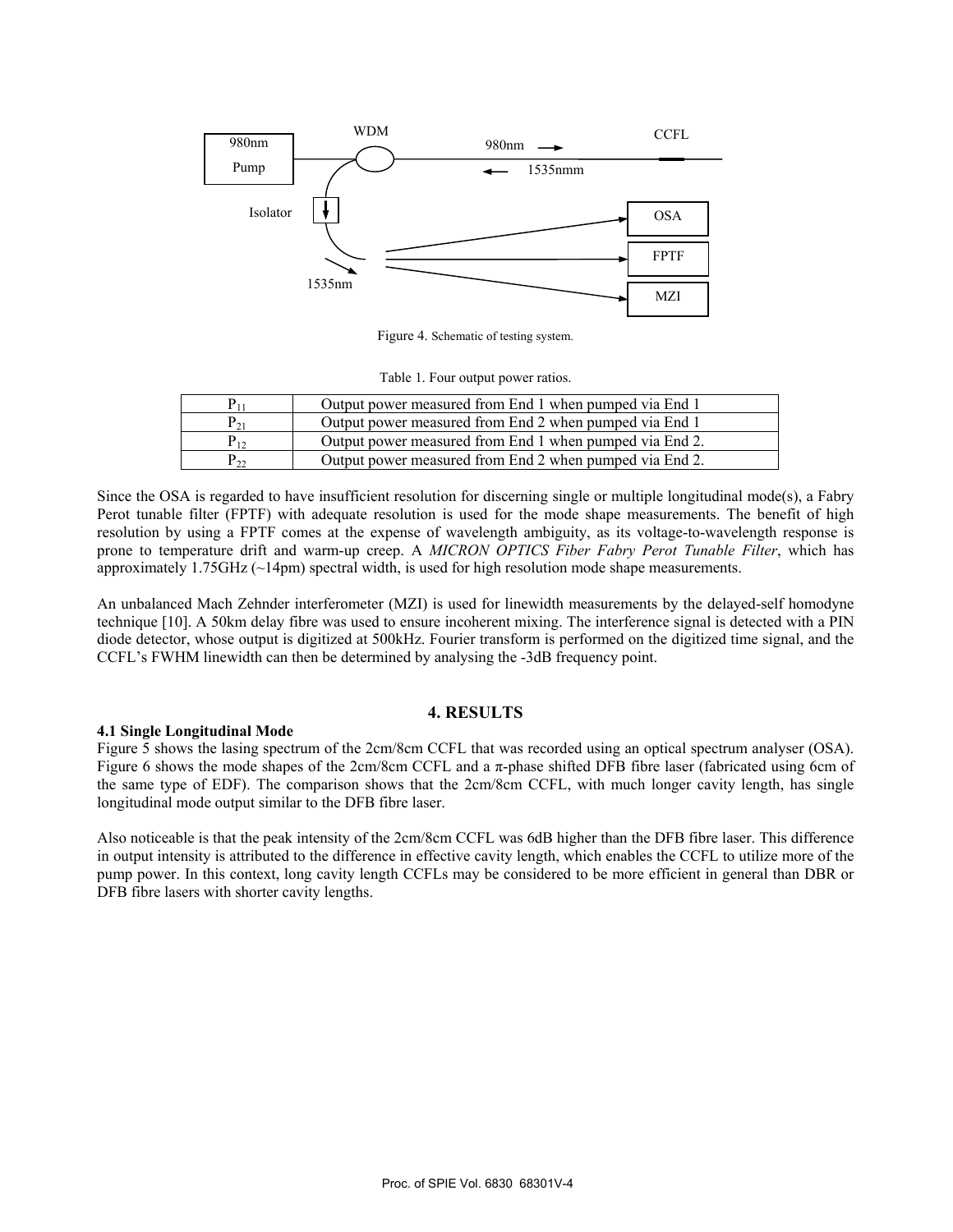

Figure 5. Lasing spectrum at  $37 \text{mW}$  pump power recorded with OSA, under the  $P_{21}$  arrangement. Sensitivity was set to -70dBm.



Figure 6. Lasing mode shapes of the 8cm/2cm CCFL (under P<sub>22</sub>) and a DFB fibre laser.

Both scans obtained when the fibre lasers were pumped at 85mW.

#### **4.2 Linewidth**

Linewidth results for the 2cm/8cm CCFL is shown in Figure 7, where the linewidth can be determined to be approximately 15kHz. The pump power applied was 25mW, chosen so that that the laser intensity is maximized without the measurements being dominated by self pulsation effects.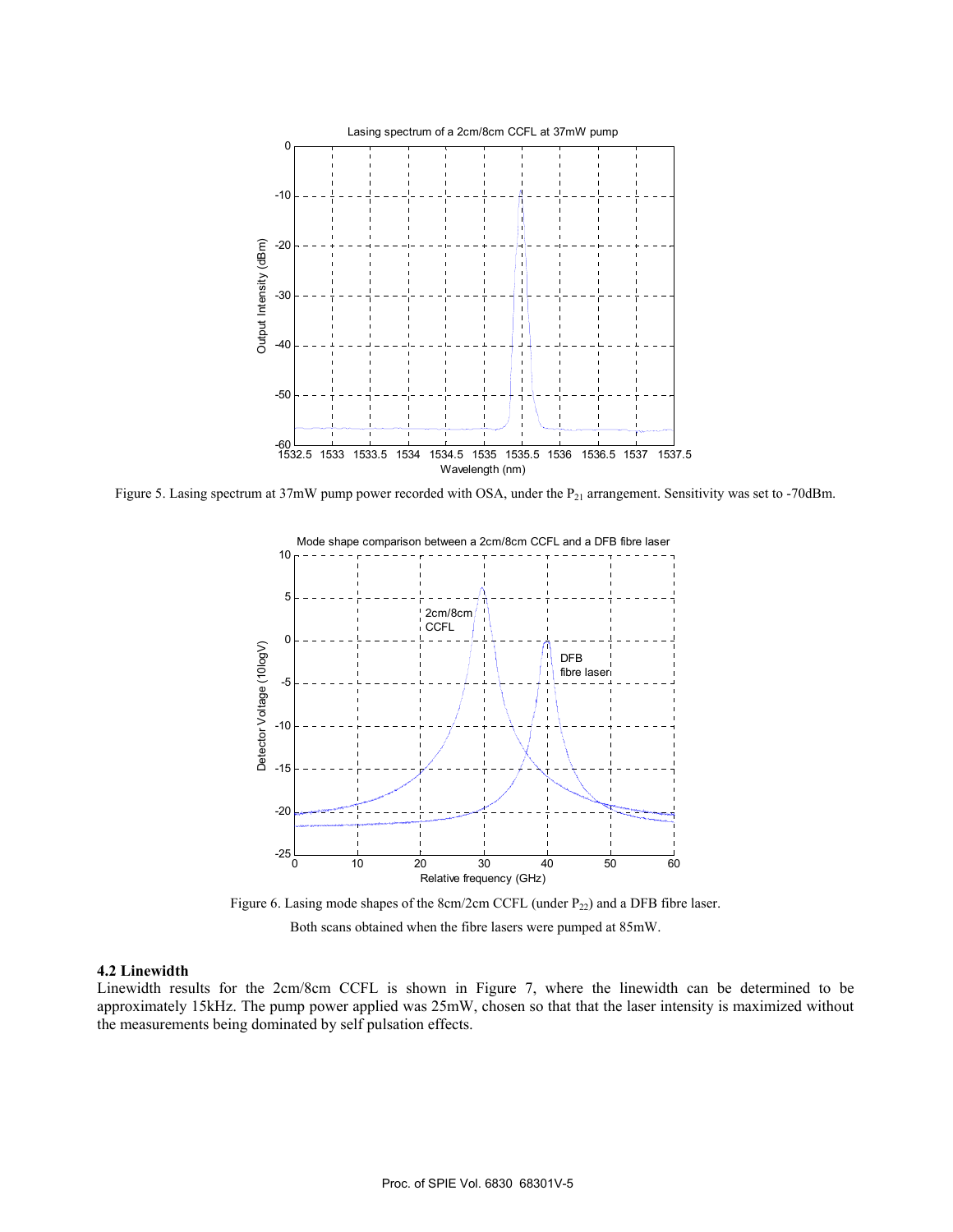

Figure 7. Linewidth measurement of a 2cm/8cm CCFL using delayed self-homodyne technique.

#### **4.3 Threshold Characteristics**

Shown in Figure 8 are the threshold characteristics of the 2cm/8cm CCFL for the four pump-output arrangements listed in Table 1. Also shown in is the threshold characteristics of the 6cm long DFB fibre laser, whose mode shape was shown in Figure 6.



Figure 8. Threshold characteristics of all four pump-output arrangements of a 2cm/8cm CCFL, and threshold characteristic of a DFB fibre laser for comparison.

In Figure 8, it can be seen that from 30mW pump upwards, the 2cm/8cm CCFL under  $P_{22}$  and  $P_{21}$  (i.e. output from End 2) have matching output power, and similarly for  $P_{11}$  and  $P_{12}$  (output from End 1). Hence the output power difference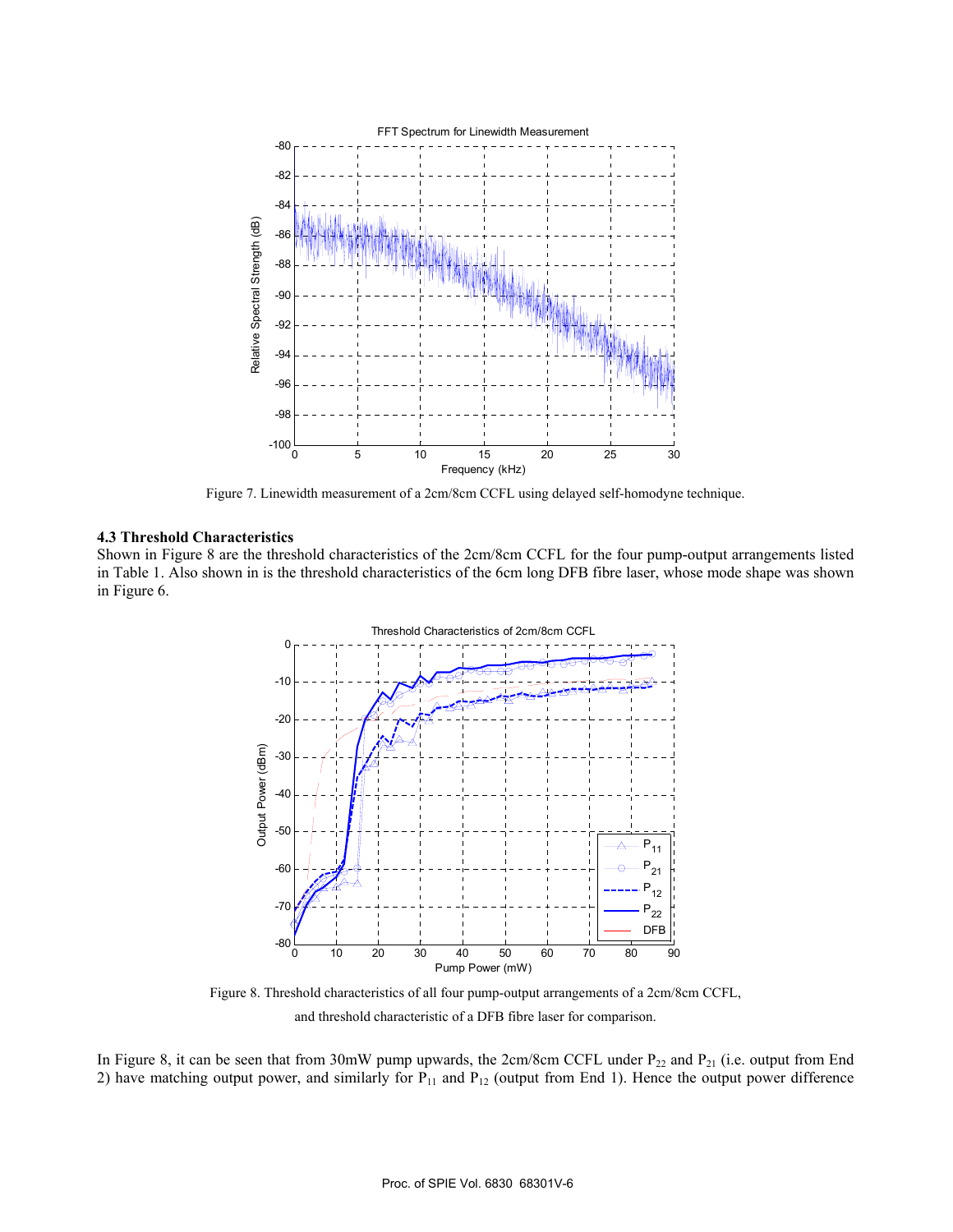between the two ends of the CCFL should be attributed to the internal cavity lengths (end with the longer cavity produces higher output intensity) rather than the pumping direction. It is thought that if EDF with higher doping concentration is used, then pump depletion effects will become prominent, and the pumping direction may have an effect on the power asymmetry.

Comparison with the DFB fibre laser shows that between 30mW to 85mW pump power, the output power of the 2cm/8cm CCFL from End 2 were at least 6dB stronger than the DFB fibre laser. This increase in efficiency is attributed to the longer total cavity length of the CCFL, so that more of the 980nm pump power is transferred into 1550nm lasing output. The noticeable fluctuations in output power between 20mW to 30mW pump power were cause by the the mode hopping of the pump laser diode.

All four of the CCFL's threshold characteristics displayed higher threshold pump power than the DFB fibre laser, which is also attributed to the longer cavity length of the CCFL. Among the CCFL's four threshold characteristics, it was observed that pump-output arrangements  $P_{11}$  and  $P_{21}$  (i.e. pump via End 1) were 5mW lower than those of  $P_{11}$  and  $P_{21}$ (pump via End2). This was expected because the 8cm sub-cavity is towards End 2, which requires higher threshold gain to overcome its cavity loss when compared against the 2cm cavity.

Figure 9 shows the threshold of various CCFLs with various internal cavity lengths under the  $P_{22}$  pump-output arrangement. The CCFLs with L<sub>2</sub> less than 5cm are written in 8cm sections of EDF, whilst the other two are written in 12cm sections of EDF. As expected, CCFLs with longer combined cavity lengths had higher output power. The length of EDF used also seems to have a bearing on the output power.

### **4.4 Power Asymmetry**

To further examine the relationships between pumping and output directions, four power ratios for the 2cm/8cm CCFL are shown in Figure 10. The definitions of the four power ratios are defined in Table 2.

From Figure 10, it can be noticed that  $R_{P1}$  and  $R_{P2}$  are approximately 8dB from 30mW to 85mW of pump power. Asymmetric output power is beneficial for improving efficiency for systems where only one output of the fibre laser is used for detection. On the other hand,  $R_{O1}$  and  $R_{O2}$  remain close to 0dB over the same range of pump power.

RP2 for other CCFL designs at 85mW pump power are shown in Figure 11. From cutback measurements, the loss due to splices was determined to have a standard deviation of 1.5dB, which can account for some of the spread of the measurements. Among the CCFLs tested, it was found that as the internal cavity length ratio  $R_L = L_2/2$ cm increased, the power asymmetry also increased. Hence bidirectional and unidirectional CCFL can be fabricated by designing the internal cavity length ratio.

| $R_{P1}$ | Power asymmetry for pumping via End 1                    |
|----------|----------------------------------------------------------|
|          | $10\log P_{21} - 10\log P_{11}$                          |
| $R_{P2}$ | Power asymmetry for pumping via End 2.                   |
|          | $10\log P_{22} - 10\log P_{12}$                          |
| $R_{O1}$ | Change in output power of End 1 due to pumping direction |
|          | $10\log P_{12} - 10\log P_{11}$                          |
| $R_{O2}$ | Change in output power of End 2 due to pumping direction |
|          | $10\log P_{22} - 10\log P_{21}$                          |

Table 2. Four output power ratios.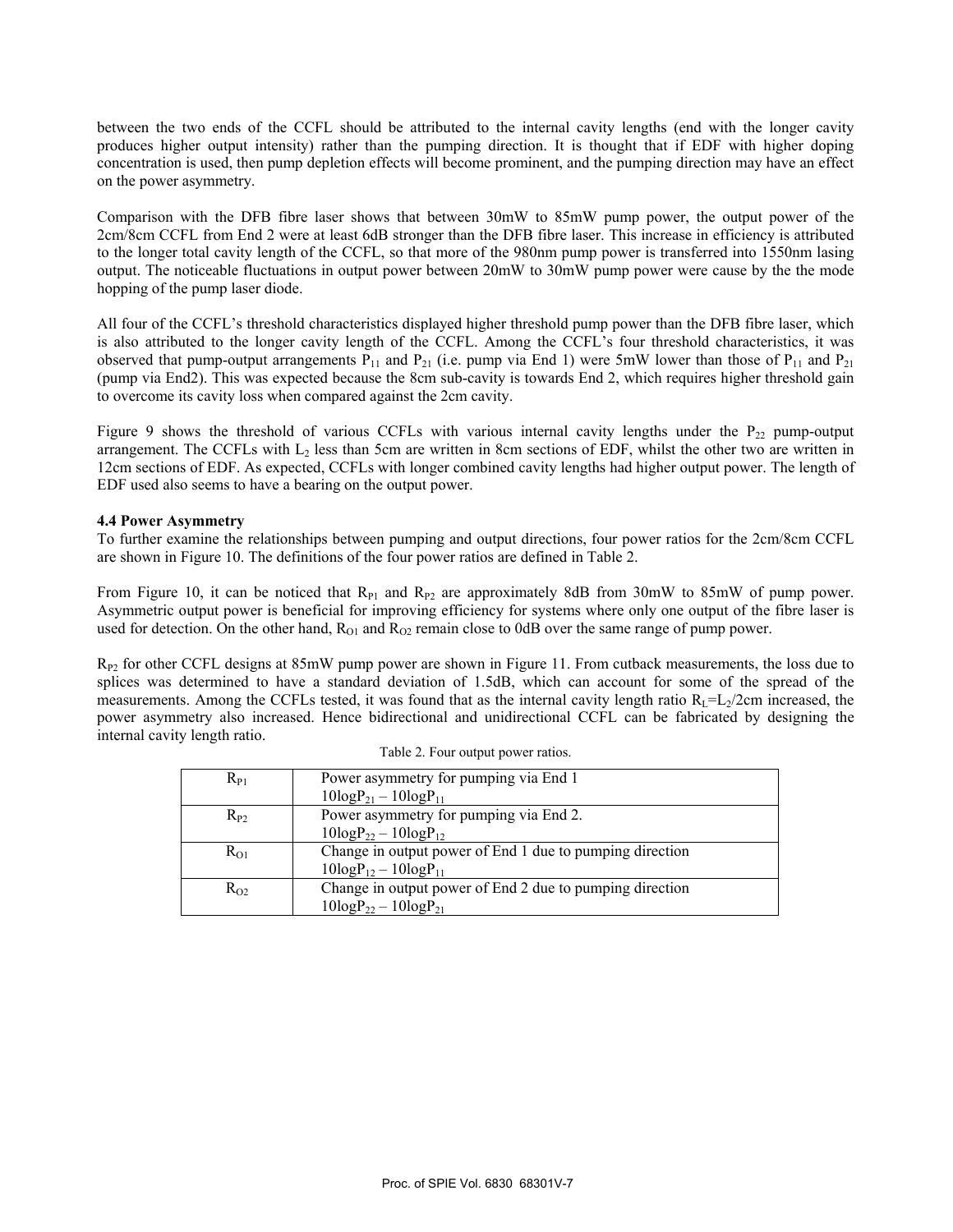

Figure 9. Output power for P<sub>22</sub> pump-output arrangement of various CCFLs ( $L_1 = 2$ cm) when pumped at 85mW. The dotted lines are deduced by averaging the measurements.



Figure 10. Output power ratios of the 2cm/8cm CCFL.